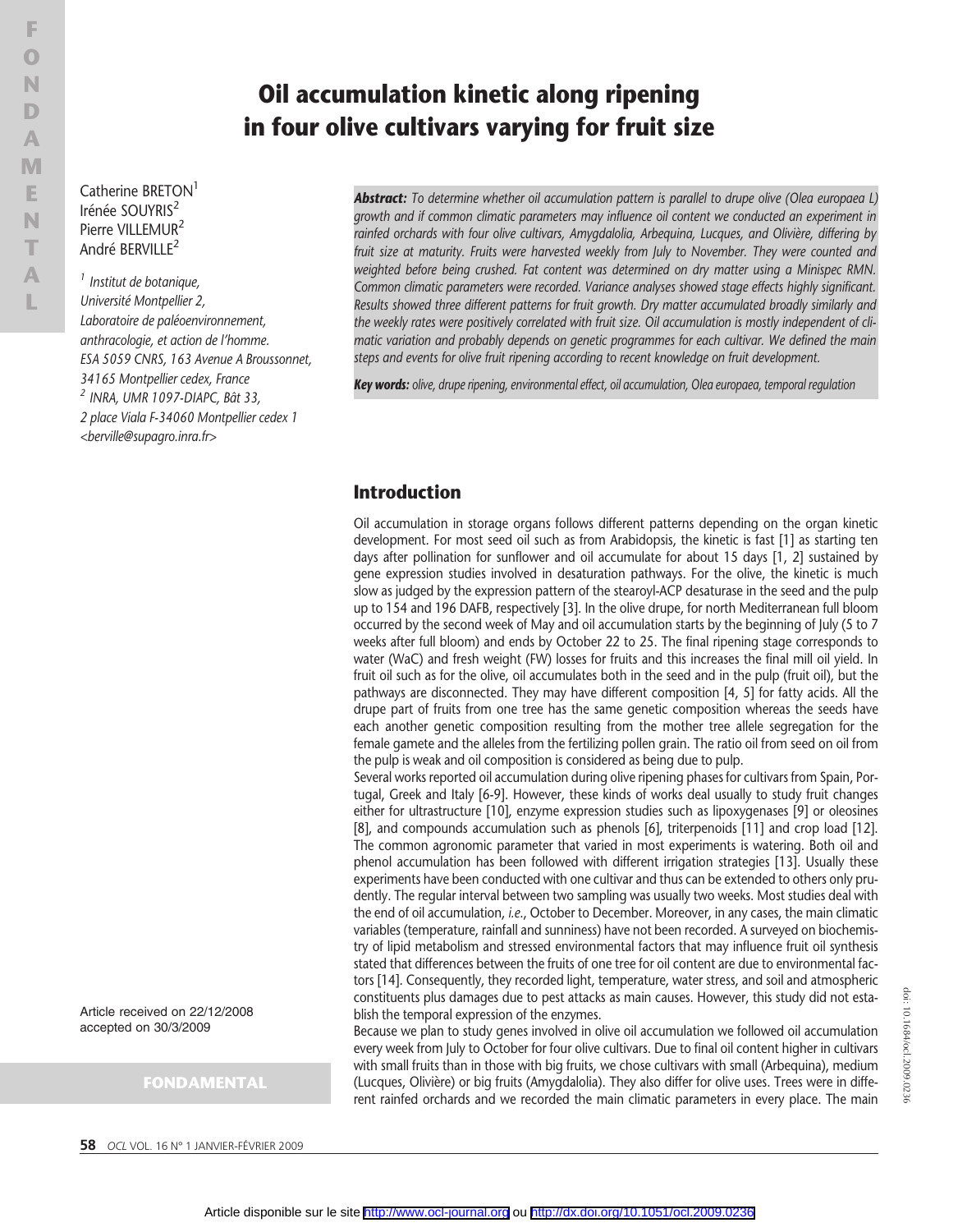results were that olive size increases from July to October according to different patterns at early or late stages. In contrast dry matter accumulation rate increases between July to October but it depends on rains and decreases rapidly with less sunniness. Oil accumulation rate is more regular than the other parameters. All these facts enable us to propose a scheme for oil accumulation to better target important stages to pick up genes of interest in oil accumulation.

## Material and methods

During the summer 2007, two cultivar trees were chosen in rainfed orchard (664 mm/year mean annual rainfall) named Chateau d'Ô managed by the Conseil Général de l'Hérault at Montpellier. Amygdalolia from Greece displayed the biggest fruits and is used both for oil and for table. Olivière from France (Languedoc) displayed medium size fruits, is very productive but has relatively low oil content that leads to also mix uses. Arbequina, from Spain (Catalonia) was in the Supagro rainfed orchard at Montpellier it displayed the smallest fruits and is known for its high oil yield. Lucques from France (Languedoc) is in the Mauguio rainfed orchard (12 km) from Montpellier close to the sea, it displays medium size fruits and is known as used for table, but it also produces fine oil.

Our experiments suffer of drawbacks inherent to this species. We cannot grow olive trees in an experimental design as for other crops with repeated plots. This explains the choice of cultivars in different orchards. Moreover, because we plan to harvest every week 150 g of fruits we were prudent to not compromise the last stages of harvest. We wait for mid-July to harvest a reasonable number of fruits at each stage. Probably two earlier stages would be necessary, but it would be at the detriment of the later stages. These difficulties probably explain the absence of equivalent experiments and the scarcity of data at early stages of development in literature. The trees were about fifty year-old, their height, was 4 m and the total quantity of fruits harvested on each tree was weak enough, compared to the total quantity produced on each tree, for not affecting the spreading out of the remaining fruits.

Full blooming has occurred by May the  $7-14^{\text{th}}$  without significant differences between the four cultivars. Thus we choose the  $12<sup>th</sup>$  as reference day. Pollination occurred by the surrounding olive trees. The fruits were harvested starting July the  $12<sup>th</sup>$  (61 days after full bloom) and we go on onto November the  $16<sup>th</sup>$ , every week. No fruit choice was performed at each sampling stage. The fruits were then counted and weighted to average one drupe unit. About 120 g of fruits were harvested each week and crushed in a Waring blender (Waring Blendor) with 4 pulses of 15 s to homogenize pulp and stones (pits). About 3 times 35 g of the homogenate were exactly weighted and distributed into three Petri dishes for desiccation at 60 °C for 72 h. Stabilisation of the dry matter weight (DM) occurred after 48 h. After determination of the DM (3 repeats) the powder was transferred to 3 plastic tubes that were stored frozen at  $-30$  °C.

For the three repeats an exact weight around 8 g of the powder was introduced into the cell of a MINISPEC (NMR proton) to record oil

#### Abbreviations

| AOC           | absolute oil content       |
|---------------|----------------------------|
| <b>DAFB</b>   | day after full blooming    |
| <b>DM</b>     | dry matter                 |
| <b>FW</b>     | fresh weight               |
| <b>NMR</b>    | nucleic magnetic resonance |
| <sub>OC</sub> | oil content                |
| WaC           | water content              |
|               |                            |

content. Thus all oil content is the mean of 3 separate samples. Calibration curves were obtained from reference samples from 0% to 50% oil content from canola and sunflower seeds. Minispec provides absolute oil accumulation values probably correlated with the mill yield.

Climatic data were recorded in the INRA meteorology station in Mauguio and in the Association Bioclimatologique de l'Hérault in Fabrègues (near Montpellier). Daily recorded were averaged by week before computation. Data treatments for statistical computation were used using SAS software (SAS 2002). We followed the parameters: 1) dry matter accumulation (DM %), water content (WaC %), drupe weight (DW g), and absolute oil content (AOC % dry matter). To erase the effect of water accumulation, we computed the average weekly rate of dry matter accumulation and water accumulation per fruit. Beside we compared the data to mean, minimal and maximal temperature (°C), rainfall per day (mm), wind strength (m/s), evapotranspiration (mm/day), and sunniness  $(J/cm<sup>2</sup>)$ .

### **Results**

Variance analyses were performed for all and each cultivar to determine whether differences were highly significant between cultivars and at each stage for one cultivar (not shown). We observed an increase of dry matter content (DM) in fruits from July to October (figure 1A). Arbequina displays more DM than the other cultivars. The fruit water content (WaC) correlatively decreased from 70 to 35-40 % (figure 1B). The behaviour of the 4 cultivars is similar except that Arbequina displays less FW and is earlier than the three others (table 1). Arbequina starts earlier oil accumulation. We observed pit sclerification by Augusts 9 to  $16<sup>th</sup>$  for all cultivars. For the evolution of fruit weight (FW) the differences are important and three types of profiles display specific dynamics (figure 1C). Amygdalolia fruits swell rapidly whereas Arbequina fruits did not swell and FW reached the maximum weight by October. For Lucques and Olivière FW were intermediate. At the late period the fruits from the four cultivars get bigger. After a plateau the FW decreased due to water loss and at 181 DAP they swell again after deep rain (74 mm) for the four cultivars. Fat content evolves in parallel except for Olivière known for its lower oil content (figure 1D). The overestimation of oil due to water still remaining in tissue although two days for dehydration was estimated to be 6 % based on current measerements on sunflower seed. Oil displayed much more regular rates of accumulation than other parameters.

Weekly rates of dry matter accumulation, water content, and fat accumulation are similar in shape for the four cultivars (figures 1E, G, H). Fresh weight rate is slightly different for Amygdalolia (figure 1F). WaC weekly rates overwhelmed other variations that control weekly rates of dry matter accumulation and weekly rates of fruits. Consequently, we computed WaC weekly rates on one hand and, on the other hand, weekly rates of dry matter accumulation (DMA) by fruit (mean weight by fruit) that is not depending on water content (figures 4-5). We observed that the former varied apparently erratically, whereas, DMA varied lineally for all varieties. Obviously, the speed of DMA was related to fruit size.

# Comparison with climatic data

The evolution of climatic data at Mauguio and Fabrègues were plotted for mean temperature, Tmax, Tmin, rainfall/week, evapotranspiration, wind strength, and sunniness (figures 2A, B).

At Mauguio, which is close to sea, for Lucques climatic data showed that most have no effect except rainfall that increased oil content. The three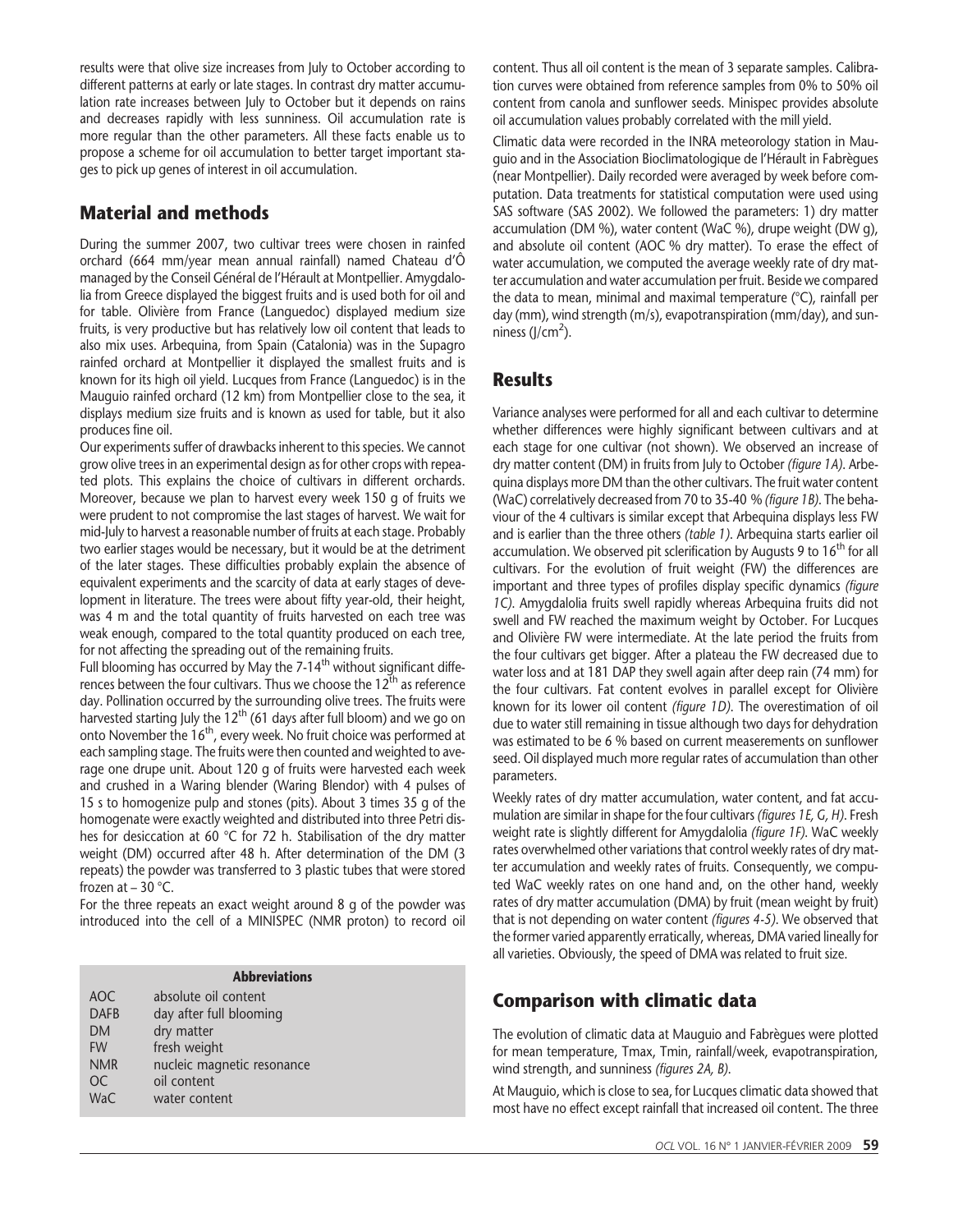

Figure 1. Changes in fruit parameters recorded from July to November with days after full bloom as references. A) Dry matter (DM %) changes; B) water content (WaC%) changes; C) fruit weight (FW.g) changes; D) fat content (OC %of DM) changes; and weekly-rate changes for E) dry matter; F) fruit weight; G) water content; and H) fat accumulation.

whiles of rain are followed each by an increase of oil content depending on the quantities. For Lucques the DM and WaC curves pointed decreases that are probably due to climatic event as for oil content (figure 2C). Clouds and shadow occurred for 3 days since sunniness drops from

2500 J/cm<sup>2</sup> an August 14<sup>th</sup>, to 1200 on August the 15<sup>th</sup> and 1680 J/cm<sup>2</sup> on the 16th. Sunniness decrease fitted the slowdown of dry matter accumulation. In fact the deep rainfall by 151-165 DAF restored the initial rate for oil content on the slope (figure 1E).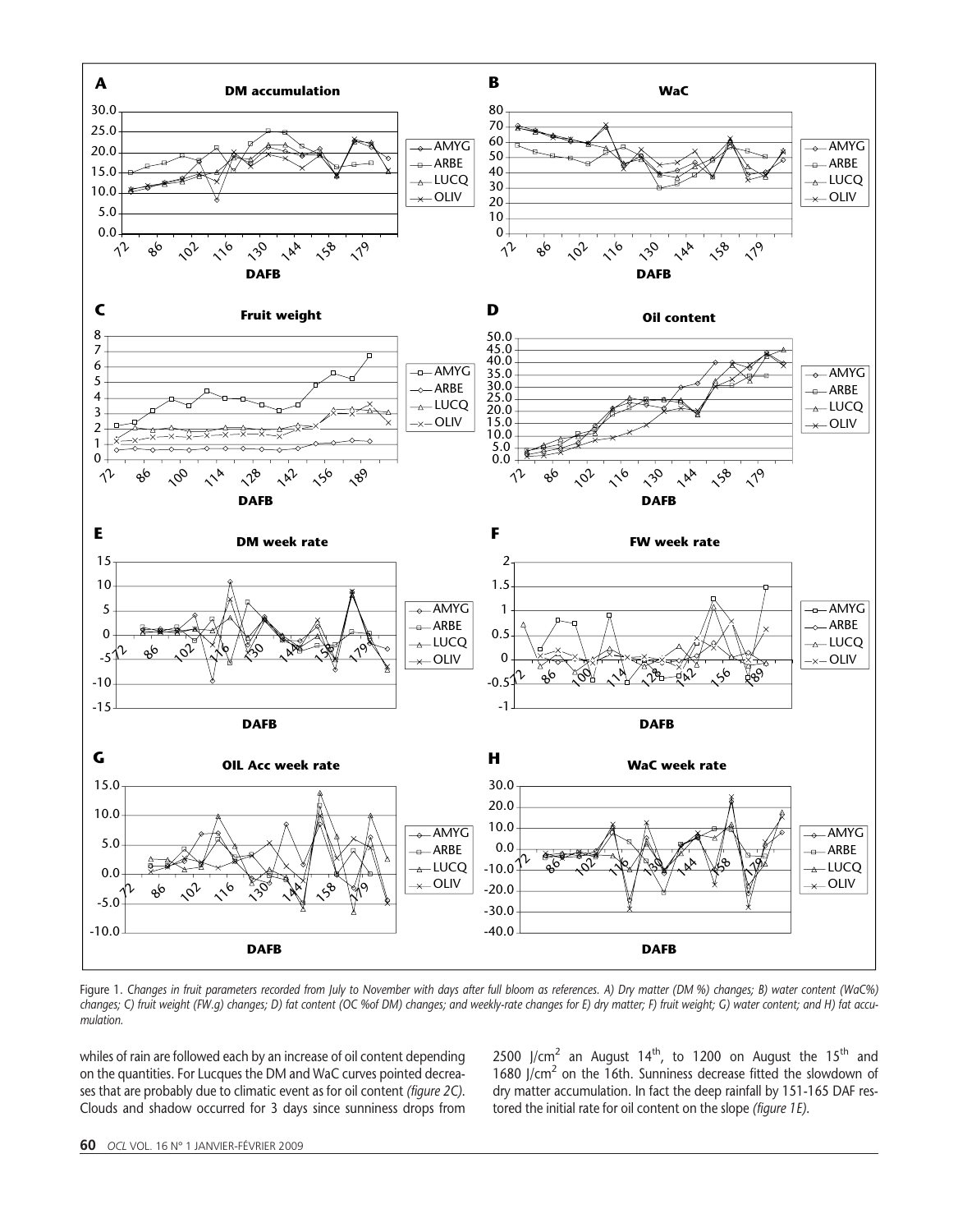Table 1. Comparison of parameters from 100 fruits sampled with reference experiments on 1 kg according to [16].

|                         | Mean fresh weight of one fruit |                                |                             |                             |  |  |
|-------------------------|--------------------------------|--------------------------------|-----------------------------|-----------------------------|--|--|
|                         | Amygdalolia                    | Arbeguina                      | Lucaues                     | <b>Olivière</b>             |  |  |
| Computed on one kg [16] | 6.57 $q^a$                     | 1,83 $\mathsf{q}^{\mathsf{a}}$ | $3,87$ q <sup>2</sup>       | $2,63$ g <sup>a</sup>       |  |  |
|                         | 3.58 $q^{b}$                   | 1,09 q <sup>b</sup>            | $1,95 \text{ q}^{\text{b}}$ | $1,48 \text{ q}^{\text{b}}$ |  |  |
|                         | 10.49 $qc$                     | $2,37$ g <sup>c</sup>          | 5,70 $q^c$                  | 5,18 $q^c$                  |  |  |
| Computed on 100 fruits  | $6.72 \pm 0.8$ g               | $1.23 \pm 0.1$ g               | $3.18 \pm 0.3$ g            | $3.27 \pm 0.3$ g            |  |  |

<sup>a</sup>Mean fresh weight, <sup>b</sup>minimal value, <sup>c</sup>maximal value



Figure 2. A) Changes in climatic parameters from July to November at Mauguio; B) Changes in climatic parameters from July to November at Fabrègues. C) Comparison of fat content (FC) to rainfalls for Amygdalolia (AMYG), Arbequina (ARBE), Olivière (OLIV) at Fabrègues, and D) Lucques (LUCQ) at Mauguio. E) Comparison of fruit weights to evapotranspiratiion (ETP) ; F) comparison to fat content (FC) to rainfall changes.

At Fabrègues, inland, the data are not significantly different from those of Mauguio (figures 2A, B). Arbequina, in the Supagro orchard undergone a drought stress and the rainfall by day from 145 to 166 restored the oil content to the initial slope (figure 2D). Amygdalolia, and Olivière undergone less drought stress and similarly rainfall restored the initial slopes (figures 2C, D). At the end of the process turgid changes occurred and fruit weight decreased due to water losses as well as oil content increases without new fat synthesis. We also noticed changes in fruit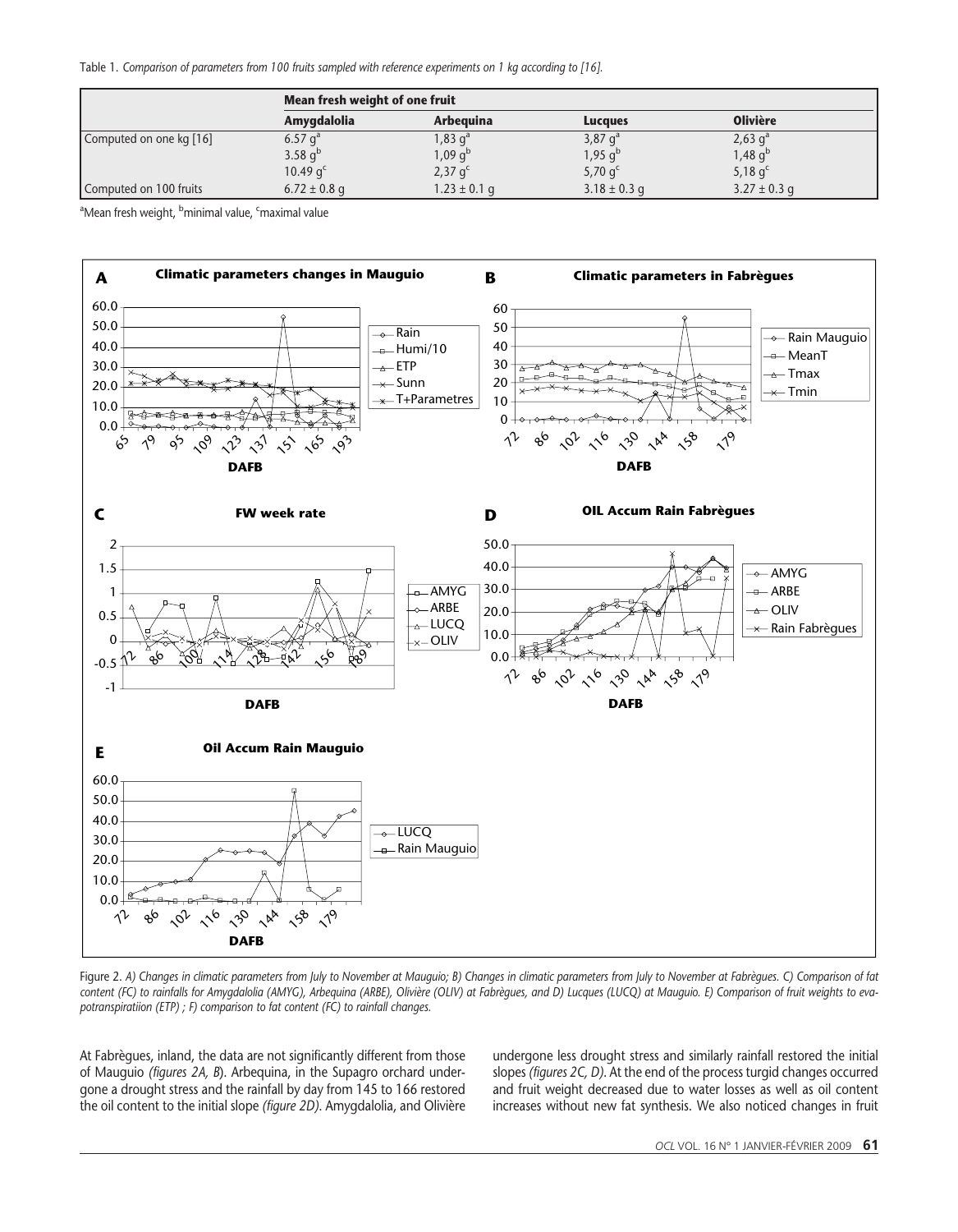

Figure 3. Major developmental changes in the olive fruit during development and ripening. Relative changes in cell division, cell expansion, pit sclerification, phenols and sugars accumulation, and potential oil yield. Oil accumulation lines are shown for two cultivars differing by minimal and higher oil content.

colour for Arbequina by day 145 when half of fruits turning coloured, whereas for the three other cultivars fruits turned progressively black by day 155 for Lucques and 160 for Olivière and Amygdalolia.

ETP measures were equivalent in Mauguio and Fabrègues. We noticed the inverse correlation between ETP lowering and fruit size increasing (figure 2E).

### **Discussion**

The parameters determined in the four cultivars as well as fruit weight evolution, and dry matter fitted the confident intervals given [15] in different environments for fruits of the four cultivars. In this respect, our experiments were probably significant. The oil mill yields for these cultivars have been recorded but Minispec measurements are above due a systematic error for residual water content (table 2) and absence of oil extraction [15]. The comparison between the four cultivars was considered therefore as meaningful.

Among climatic parameters we checked which could explain most of the variation observed for fruit parameters. Surprisingly, the average temperature as well as the minimal and maximal day value was not correlated with any traits. Sunniness and rainfall have effects. Rainfall restored oil content after drought interval. Drop in dry matter is correlated with sunniness decreases (Not shown). Dry matter content leads probably to protein synthesis, sugar accumulation, and is therefore a prerequisite for further oil accumulation as already shown [16]. Moreover, the same authors have noticed that cultivars with low oil yield at maturity have accumulated much sugar than those with high oil yield. Correlation between decreases in sugars and water and increases in oil content has been confirmed [17].

The comparison of four cultivars with different fruit sizes and weights showed that oil accumulation is independent of fruit weight and is broadly linear. Drought stresses trend to lower the slope and rainfall restores the slope but does not increase yield above the initial slope. Although no climatic parameters disturbed the fruit parameters, all culti-



Figure 4. Dry matter weekly accumulation rate between 61 (week 1) to 189 (week 14) DAFB in the four cultivars Amyg (Amygdalolia), Oliv (Olivière), Arbe (Arbequina) and Lucq (Lucques).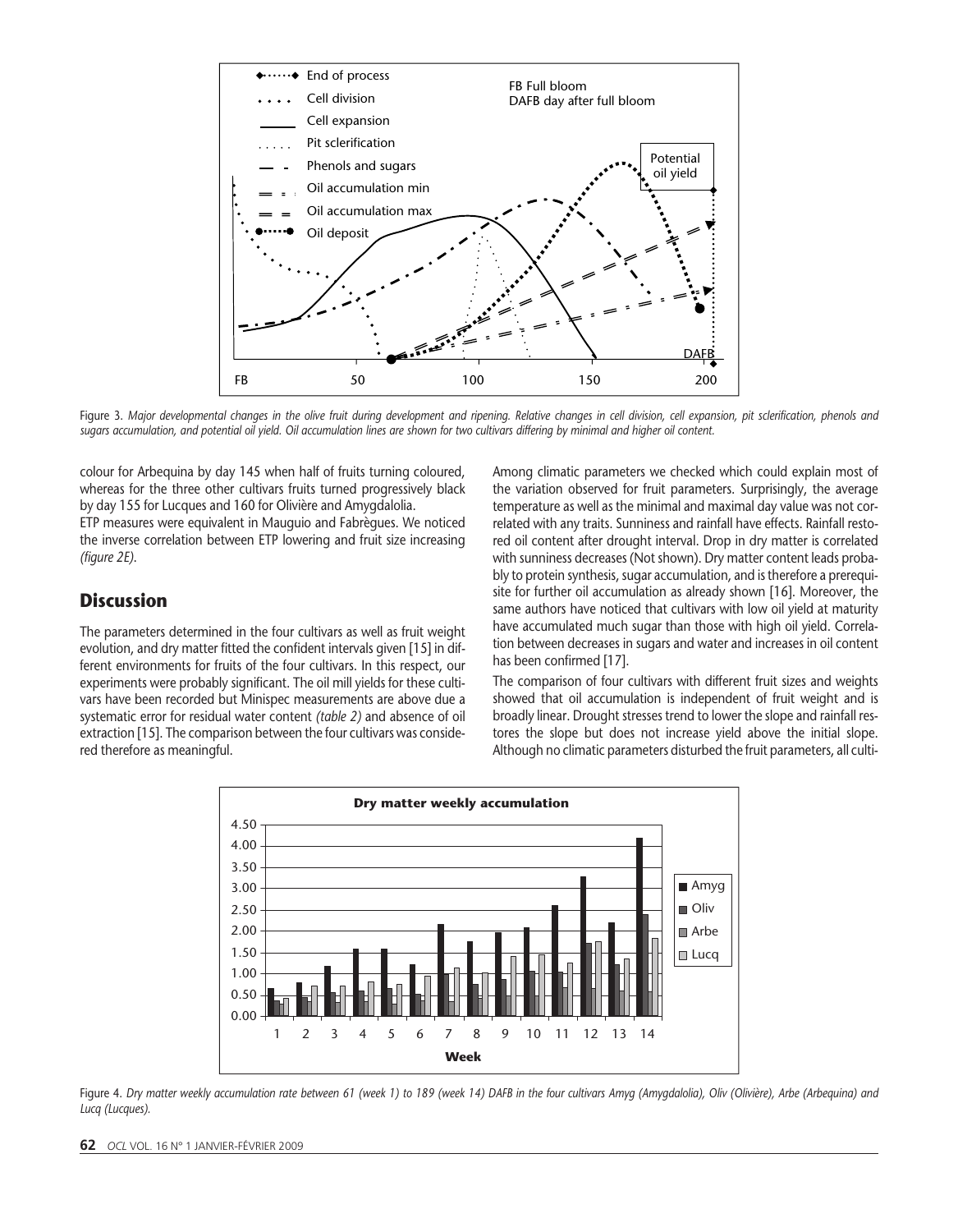

Figure 5. Water content weekly loss rate between 61 (week 1) to 189 (week 14) DAFB in the four cultivars Amygdalolia), Olivière), Arbequina) and Lucques.



Figure 6. Fat weekly accumulation rate between 61 (week 1) to 189 (week 14) DAFB in the four cultivars Amyg dalolia, Olivière, Arbequina and Lucques.

Table 2. Oil content determined with the Minispec (NMR) for four olive cultivars.

|                            | Arbeauina          | Amygdalolia | <b>Lucques</b>      | <b>Olivière</b>       |
|----------------------------|--------------------|-------------|---------------------|-----------------------|
| Oil %/100 kg fruits [16]   | $19.0\%$ ª         | 14,3 % $a$  | $16\%$ <sup>a</sup> | $15.3\%$ <sup>a</sup> |
|                            | 13.9% <sup>b</sup> | 8.7%        | 14.7% $^{\rm b}$    | $12.3\%$ b            |
|                            | $27.4\%$           | 19,7 % c    | 23%                 | $21.4\%$              |
| Minispec on 8 g Dry Matter | 40%                | 36%         | 45.4%               | 40%                   |

<sup>a</sup>Mean oil yield, <sup>b</sup>lower and <sup>c</sup>Higher yield measured

vars displays rapid changes from 102 to 130 DAP for DM, FW, and WaC. Probably, these changes are due to sclerification of the pit that consumes DM. Several authors have shown that watering increased oil yield in comparison to controls. As rainfall watering probably restores the initial rate for oil accumulation [13].

Our data suggest that oil accumulation is programmed in the fruit and relatively independent of the environmental conditions. According to findings in other plant fruits, we can transfer the developmental changes followed during tomato to olive [18, 19]. Arbequina fruit weight evolution in comparison to those of Amygdalolia sustains that cell division stops by the beginning of July by extrapolation of the curves (figure 1BC). Consequently, all further changes in other cultivars are due to cell expansion but the role of regulatory networks for fleshy fruits is much less known than for dry seeds [19].

Thus we propose a scheme to gather all data (figure 3). Olive fruits also undergo marked changes in texture during ripening (due to complex sugars), in colour due to anthocyanin (green, white, reddish, and violet) and in flavour due to phenolic compounds and to alcohols, organic acids and aldehydes (www.britanniafood.com). As already quoted several authors recorded accurately the accumulation of sugars and phenols and polyphenols. However, for the olive the stone plays probably an important role to explain differences since the ratio pulp/stone may vary from 3 for small fruits to 10 for big fruits. Arbequina accumulated apparently oil earlier probably due to earlier oil accumulation in the seed